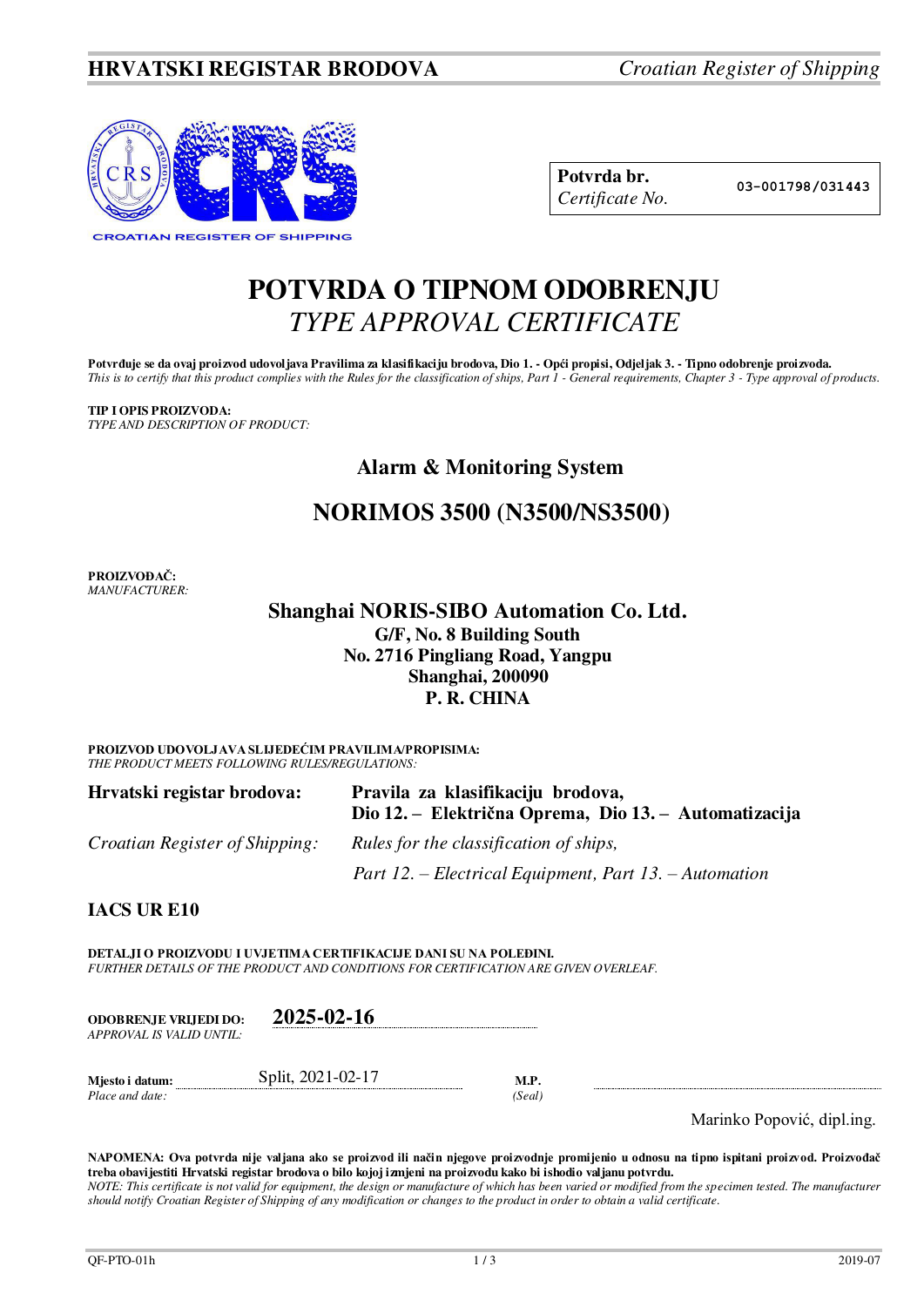

**PODROBNIJI OPIS PROIZVODA:** *DETAILED PRODUCT DESCRIPTION:* 

### **Alarmni, mjerni i upravljački sustav strojarnice pomorskih brodova sastoji se od:**  *Engine room alarm, measurement and control system on marine vessels consists of:*

| <b>AMS SAU 800x800</b>                       |                      |                          |
|----------------------------------------------|----------------------|--------------------------|
| Gateway                                      | $\ddot{\phantom{a}}$ | <b>GATEWAY</b>           |
| <b>Binary measuring module</b>               | $\ddot{\cdot}$       | <b>STM7-IN32</b>         |
| <b>I/O</b> module                            |                      | <b>STM7-INOUT</b>        |
| <b>Integrated I/O module</b>                 | $\ddot{\phantom{a}}$ | <b>STM7-AINOUT</b>       |
| <b>Current/Voltage measuring module</b>      | $\ddot{\cdot}$       | STM7-I/V1                |
| Thermal resistance measuring module          |                      | <b>STM7-PT100</b>        |
| The rmocouple measuring module               | $\ddot{\cdot}$       | STM7-MV1                 |
| <b>Binary measuring module</b>               | $\ddot{\phantom{a}}$ | STM7-SAFT                |
| Analog output module                         | $\ddot{\phantom{a}}$ | D/A                      |
| Extend Alarm panel (with/without Fire alarm) | $\ddot{\phantom{a}}$ | N3510 / N3511            |
| Color LCD display (with/without Fire alarm)  | $\ddot{\phantom{a}}$ | N3520 / N3521            |
| <b>Industrial computer</b>                   |                      | <b>TANK-600</b>          |
| <b>UPS</b>                                   | $\ddot{\phantom{a}}$ | $V-1000$                 |
| <b>TP-LINK</b>                               | $\ddot{\cdot}$       | <b>TL-SF1008+</b>        |
| <b>Display</b>                               | $\ddot{\phantom{a}}$ | Philips 17"              |
| <b>Printer</b>                               | $\ddot{\cdot}$       | LQ-300K+II               |
| <b>Monitor Unit</b>                          | $\ddot{\cdot}$       | N3500-MU-220-17          |
| <b>Monitor Unit</b>                          | $\ddot{\phantom{a}}$ | N3500-MU-220-19          |
| <b>Monitor Unit</b>                          | $\ddot{\cdot}$       | N3500-MU-220-21          |
| <b>Monitor Unit</b>                          |                      | N3500-MU-220-23          |
| Switch                                       |                      | <b>N3500-HUB-SF1016D</b> |
| Keyboard                                     | $\ddot{\phantom{a}}$ | N3500-KB-1               |
|                                              |                      |                          |

### **Software ver.:**

- **TANK-600: REV 2.1**  - **GATEWAY: NS3500 GW-00**

### **PODRUČJE PRIMJENE / POSEBNI GRANIČNI UVJETI:** *APPLICATION / LIMITATIONS:*

**Sustav je odobren za primjenu na brodovima s dodijeljenom oznakom automatizacije – AUT1, AUT2 i AUT3.** 

**Zahtjeva se pojedinačno odobrenje proizvoda, nadzor prilikom proizvodnje i testiranja proizvoda u nazočnosti inspektora HRB. Prethodno pojedinačnom odobrenju, dokumentacija koja se mora dostaviti HRB-u je iskazana u tablici u Pravilima za Klasifikaciju brodova, Dio 12, Poglavlje 2.10, Annex: Documents for the Register and test attendance.** 

**Dodatno na gornji zahtjev, slijedeća dokumentacija se također mora dostaviti:** 

- **Detaljne električne sheme**
- **Lista alarmnih i mjernih točaka (I/O lista)**

**Tipno odobrenje se odnosi na fizičke komponente (hardware) i upravljački program (software) koji su iskazani u opisu proizvoda. Ukoliko dođe do nadogradnje upravljačkog programa, HRB mora biti obaviješten.** 

*System is approved for use on board vessels granted with automation notations – AUT1, AUT2 and AUT3.* 

*Product certification is required, supervision during manufacture and testing in presence of CRS surveyor. Prior to product certification, documentation that needs to be submitted to CRS is listed in Rules for Classification of ships, Part 12, Chapter 2.10, Annex: Documents for the Register and test attendance.* 

*In addition to above, following documentation also must be submitted:* 

- *Detailed electrical drawings*
- List of alarm and measurement points (I/O list)

*Type approval covers hardware and software listed in Product description. In case of software update, CRS is to be notified.*